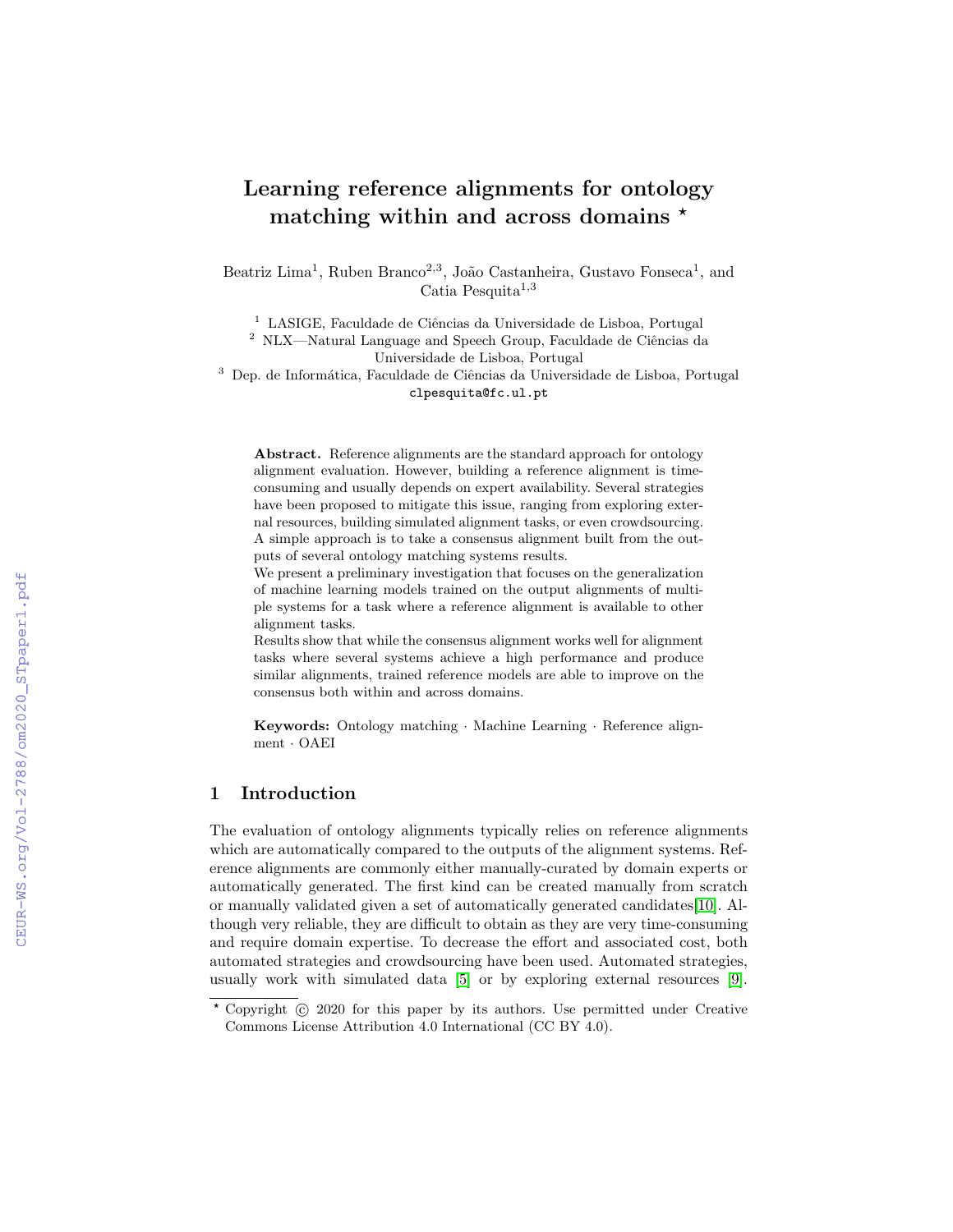#### 2 B. Lima et al.

Crowdsourcing has been successfully employed, however producing references for complex domains is more difficult to achieve due to the lack of expertise of crowdsourced workers[\[2\]](#page-4-0). When the above options are not available, an easy solution to evaluate competing systems is based on a consensus alignment. This strategy is employed by the Disease and Phenotype track at the Ontology Alignment Evaluation Initiative [\[7\]](#page-4-1) with a consensus alignment built on three votes (i.e., if a mapping is found by 3 different systems it is considered correct). The consensus is considered to be a partial reference alignment and mappings that are generated by a single system are then manually evaluated.

Motivated by the difficulties in generating a reference alignment and inspired by the consensus alignment strategy, we hypothesise that a machine learning model trained on the output alignments of multiple systems for a task where a reference alignment is available, can be used to evaluate other alignment tasks.

# 2 Methodology

The alignments produced by the ontology matching (OM) tools that participated in the Anatomy, Large BioMed and Conference tracks of OAEI 2019[4](#page-1-0) were used as data sources. In our proposed models, each instance corresponds to a mapping in a given alignment task. The features translate in whether the given mapping was present or absent in the output of each of the participating OM tools, taking as values 1 or 0. The reference alignment was used to produce the target class, and support supervised learning. Thus, the model is learning to classify whether a mapping between two ontologies is correct, based on the pattern of outputs of the OM tools while using the reliable reference alignment as ground-truth.

The Anatomy track consists of matching Adult Mouse Anatomy[\[8\]](#page-4-2) and the portion covering human anatomy of the National Cancer Institute Thesaurus (NCI)[\[6\]](#page-4-3), and it is supported by a manually-curated reference alignment. Several OM systems achieve a high performance in this track [\[4\]](#page-4-4). The Large BioMed track comprises three ontologies, the Foundational Model of Anatomy (FMA)[\[11\]](#page-4-5), SNOMED CT[\[3\]](#page-4-6), and NCI. These ontologies are matched pairwise, generating three possible alignments: FMA-NCI, FMA-SNOMED and NCI-SNOMED, which will be further addressed as LB1, LB2 and LB3, respectively, for abbreviation. LB1 and LB2 cover the anatomical domain, whereas LB3 does not. The reference alignment was extracted from an external resource [\[9\]](#page-4-7). The Conference track[\[13\]](#page-4-8) provides 16 ontologies from the conference organisation domain. Since only 7 ontologies are contained in the existing reference alignment, we end up with 21 result alignments, which corresponds to the complete alignment space between these ontologies. We randomly generated 3 different datasets (CF1, CF2, CF3), each of which containing 18 alignments for training and 3 alignments for testing. The alignments used for testing were cmt-ekaw, cmt-conference and iasted-sigkdd in CF1; conference-confof, edas-sigkdd and iasted-sigkdd in CF2; confof-edas, cmt-ekaw and ekaw-sigkdd in CF3.

<span id="page-1-0"></span><sup>4</sup> <http://oaei.ontologymatching.org/2019/>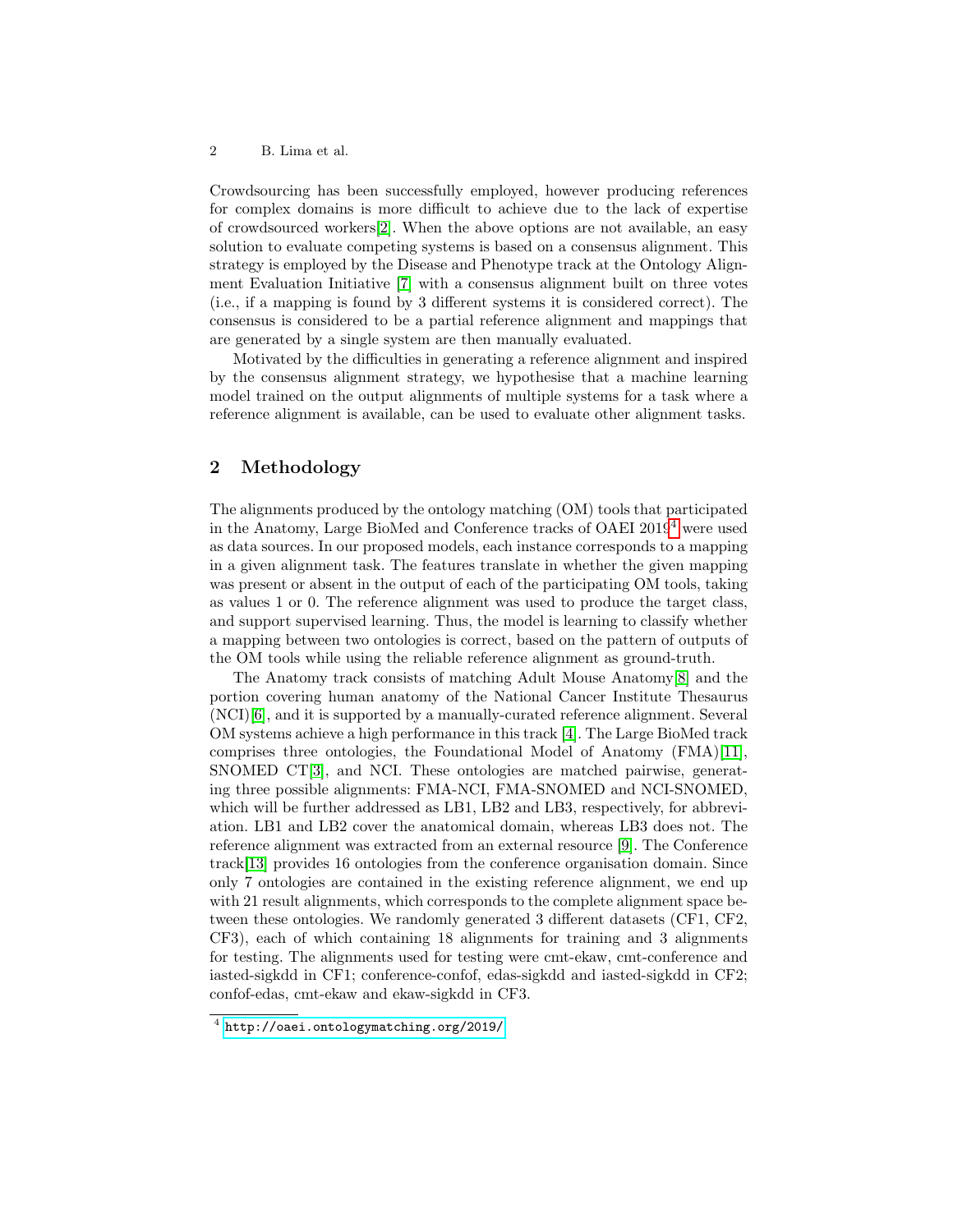A reference alignment only contains true positive mappings. Assuming its completeness, every potential mapping that is not a part of the reference is a false mapping. A traditional option to generate negative examples would be a random sampling of entity pairs from each ontology that are not present in the reference alignment. However, this would result in mostly instances with all zero features, and thus uninformative, since most systems produce alignments of cardinality near one. Instead, we take as negative examples all mappings that at least one of the OM tools finds but which are not a part of the reference alignment. To tackle the imbalance caused by this approach, we investigated two different sampling strategies: SMOTE oversampling[\[1\]](#page-4-9) and undersampling with TomekLinks[\[12\]](#page-4-10).

Three types of experiments were performed for each domain to verify different properties. In Experiment 1, which worked as a baseline, we investigated how well a model can be learned within a given alignment task. We performed 10-fold cross-validation, with a grid search for hyperparameter tuning over a set of 8 machine learning approaches<sup>[5](#page-2-0)</sup>. In **Experiment 2**, we investigated if a model trained in one/more tasks would generalize well to other tasks within the same domain. To support this, features were extracted from the OM tools which participated in both training and test tasks. Experiment 3 aims to verify how well the method generalises for ontologies in completely different domains. We train on LargeBio data and test on Conference, and vice-versa, again using the intersection of OM tools that participated in both tracks. For all experiments, we also computed the majority vote and the consensus with vote=3 results.

### 3 Results and Discussion

Table [1](#page-3-0) presents the results obtained for all three experiments, using the best sampling strategy (oversampling) and machine learning approaches <sup>[6](#page-2-1)</sup>. In the Biomedical domain, all cross-validation experiments achieved good performance (0.8 to 0.915 average F1-score), however, in the Anatomy task, the Three votes approach achieved the best result. In the second experiment, the model learned in Anatomy achieved at best an F1-score of 0.697 in LargeBio, whereas the model trained on LargeBio reached 0.938 in Anatomy. Nevertheless, the Three votes consensus approach achieved a higher score in these two cases. However, within the LB track, the ML models outperformed the consensus approach in LB1 and LB2 trained models. These results indicate that system strategies likely differ between the Anatomy and LargeBio tracks. The greater complexity and coverage of LB (which includes both anatomical and non-anatomical tasks) can help explain these results. In the Conference domain, the first experiment results were overall high, with ML approaches improving over the consensus. The second experiment revealed that the ML approaches were able to outperform

<span id="page-2-0"></span><sup>5</sup> Random Forest, K-Nearest Neighbors, Decision Tree, Multi-Layer Perceptron, Naive Bayes, Gradient Boosting, Logistic Regression and Adaboost

<span id="page-2-1"></span> $^6$  The full table of results along with hyperparameter information can be found here: <https://github.com/liseda-lab/ML4ReferenceAlignment>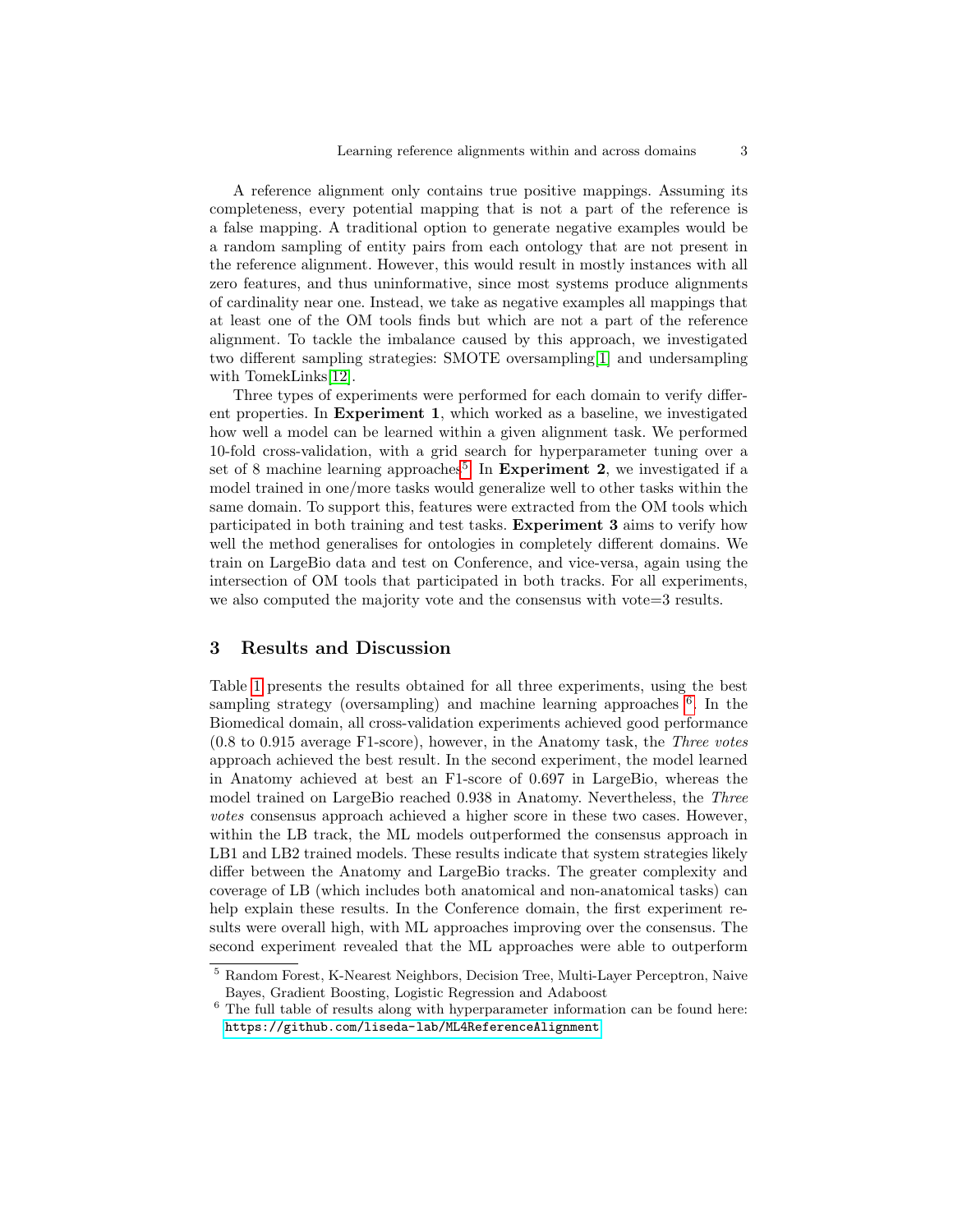#### 4 B. Lima et al.

the consensus in only one test case. As for the cross-domain experiments, we can observe that, even though the LB dataset is much bigger than CF, models trained in CF were able to generalise well to LB and vice-versa, and in both cases surpass the consensus. One relevant aspect that may help explain these results is the agreement degree between OM systems. In the Anatomy task, the average agreement [7](#page-3-1) between systems is 0.75, whereas in LB1, LB2, and LB3 it is 0.35, 0.26 and 0.40, respectively. In Conference the agreement ranges between 0.51 and 0.86 with most tasks falling below 0.65. This indicates that when systems have a high agreement, the consensus provides a good evaluation, but when systems differ in their outputs, the ML approaches work best.

| Exp.                                                                                           | Train    | Test    | Gradient<br><b>Boosting</b> | AdaBoost   | Logistic   | <b>Decision</b> Majority Three |       |       |
|------------------------------------------------------------------------------------------------|----------|---------|-----------------------------|------------|------------|--------------------------------|-------|-------|
|                                                                                                |          |         |                             |            | Regression | <b>Tree</b>                    | Vote  | votes |
| <b>Biomedical</b>                                                                              |          |         |                             |            |            |                                |       |       |
| $\mathbf{1}$                                                                                   | Anatomy  |         | 0.915                       | 0.897      | 0.902      | 0.909                          | 0.907 | 0.945 |
|                                                                                                | LB1      |         | 0.933                       | 0.935      | 0.934      | 0.923                          | 0.856 | 0.815 |
|                                                                                                | LB2      |         | 0.885                       | 0.806      | 0.822      | 0.881                          | 0.384 | 0.689 |
|                                                                                                | LB3      |         | 0.905                       | 0.901      | 0.898      | 0.889                          | 0.771 | 0.794 |
| $\overline{2}$                                                                                 | Anatomy  | LB      | 0.376                       | 0.697      | 0.629      | 0.380                          | 0.712 | 0.772 |
|                                                                                                | LB       | Anatomy | 0.937                       | 0.860      | 0.147      | 0.938                          | 0.907 | 0.945 |
|                                                                                                | $L_{B1}$ | $LB2+3$ | 0.794                       | 0.773      | 0.775      | 0.771                          | 0.765 | 0.688 |
|                                                                                                | LB2      | $LB1+3$ | 0.848                       | 0.807      | 0.834      | 0.836                          | 0.786 | 0.798 |
|                                                                                                | LB3      | $LB1+2$ | 0.709                       | 0.707      | 0.711      | 0.713                          | 0.587 | 0.734 |
|                                                                                                |          |         |                             | Conference |            |                                |       |       |
| 1                                                                                              | CF       |         | 0.803                       | 0.767      | 0.770      | 0.766                          | 0.616 | 0.668 |
| $\overline{2}$                                                                                 | CF1      |         | 0.682                       | 0.789      | 0.771      | 0.651                          | 0.585 | 0.510 |
|                                                                                                | CF2      |         | 0.696                       | 0.689      | 0.698      | 0.587                          | 0.677 | 0.720 |
|                                                                                                | CF3      |         | 0.571                       | 0.634      | 0.634      | 0.609                          | 0.643 | 0.635 |
| Cross-domain                                                                                   |          |         |                             |            |            |                                |       |       |
| 3                                                                                              | LB       | CF      | 0.677                       | 0.678      | 0.670      | 0.674                          | 0.603 | 0.603 |
|                                                                                                | CF       | LB      | 0.783                       | 0.787      | 0.790      | 0.788                          | 0.720 | 0.720 |
| <b>Table 1.</b> F1-scores using oversampling strategy and best classifiers. The values in bold |          |         |                             |            |            |                                |       |       |

<span id="page-3-0"></span>Table 1. F1-scores using oversampling strategy and best classifiers. The values in bold are the best scoring classifiers for each experiment (row).

Our preliminary results highlight an opportunity to address the challenge of incomplete reference alignments by training models with a partial reference. Furthermore, they also showcase that in tasks where systems output dissimilar

<span id="page-3-1"></span><sup>&</sup>lt;sup>7</sup> computed as the average pairwise jaccard similarity between OM systems outputs